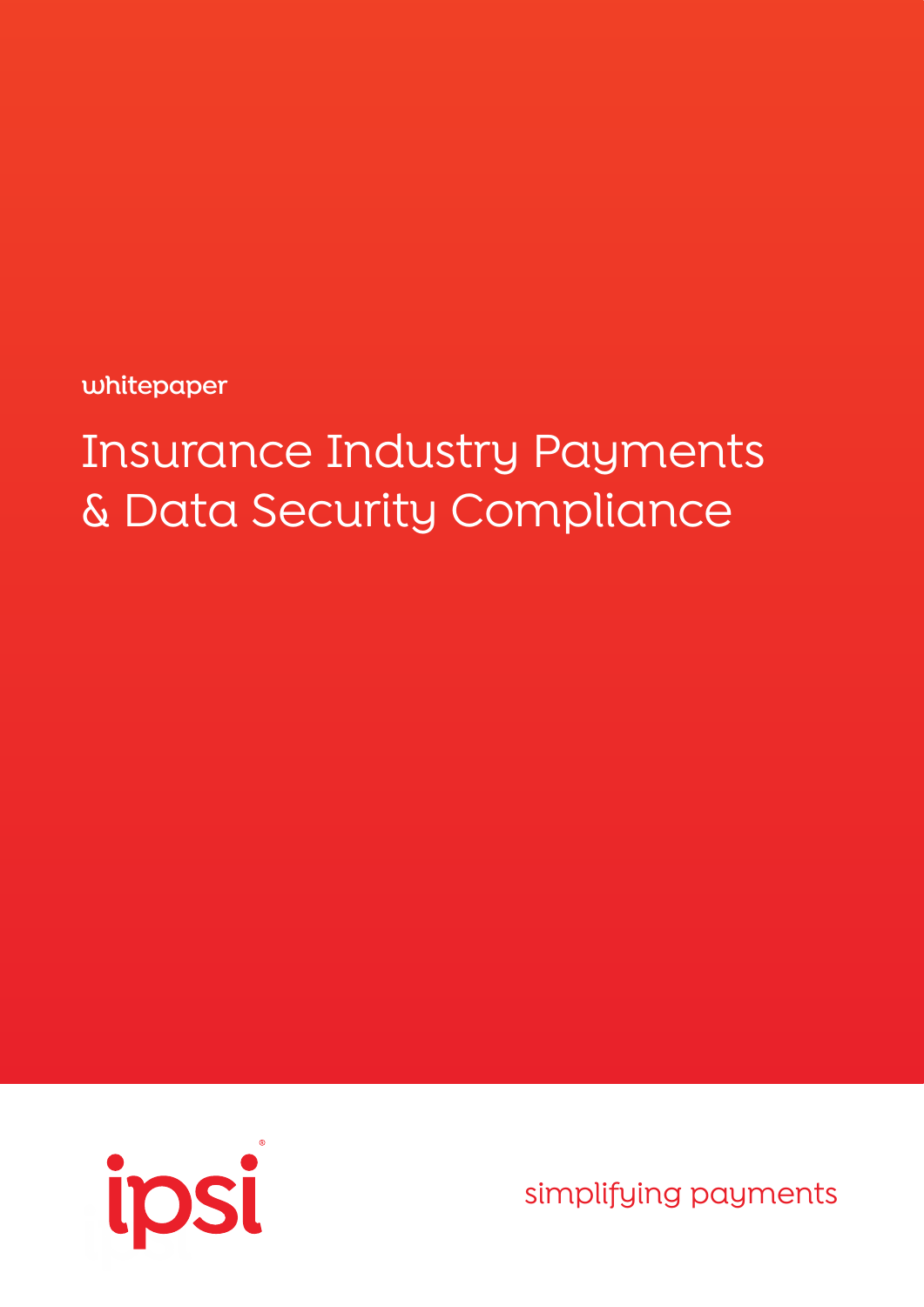The insurance industry is facing many challenges when it comes to payment technology and security compliance.

Managing increasing data security compliance obligations alongside the need to modernise legacy payment systems and meet changing customer expectations isn't easy.

#### **Data compliance obligations for the insurance industry**

The threat of a data breach is real. Governments and regulators are responding with new security compliance obligations including:

- APRA Information Security Standard CPS 234 Australia
- Notifiable Data Breach Scheme Australia
- General Data Protection Regulation (GDPR) Europe
- Payment Card Industry Data Security Standards (PCI DSS) Worldwide

APRA's CPS 234 Standard commenced on 1 July 2019 and by 1 July 2020, if any information assets are managed by a third party, Insurers must ensure these third parties are CPS 234 compliant.

#### **IPSI helps insurers meet compliance challenges.**

IPSI's insurance industry experience, coupled with acomprehensive package of payment channels, allows insurers to modernise and transform the customer payment experience while reducing their security compliance burden.

## Can you afford the risk?





Source: IBN Data Security Annual Research



ipsi.com.au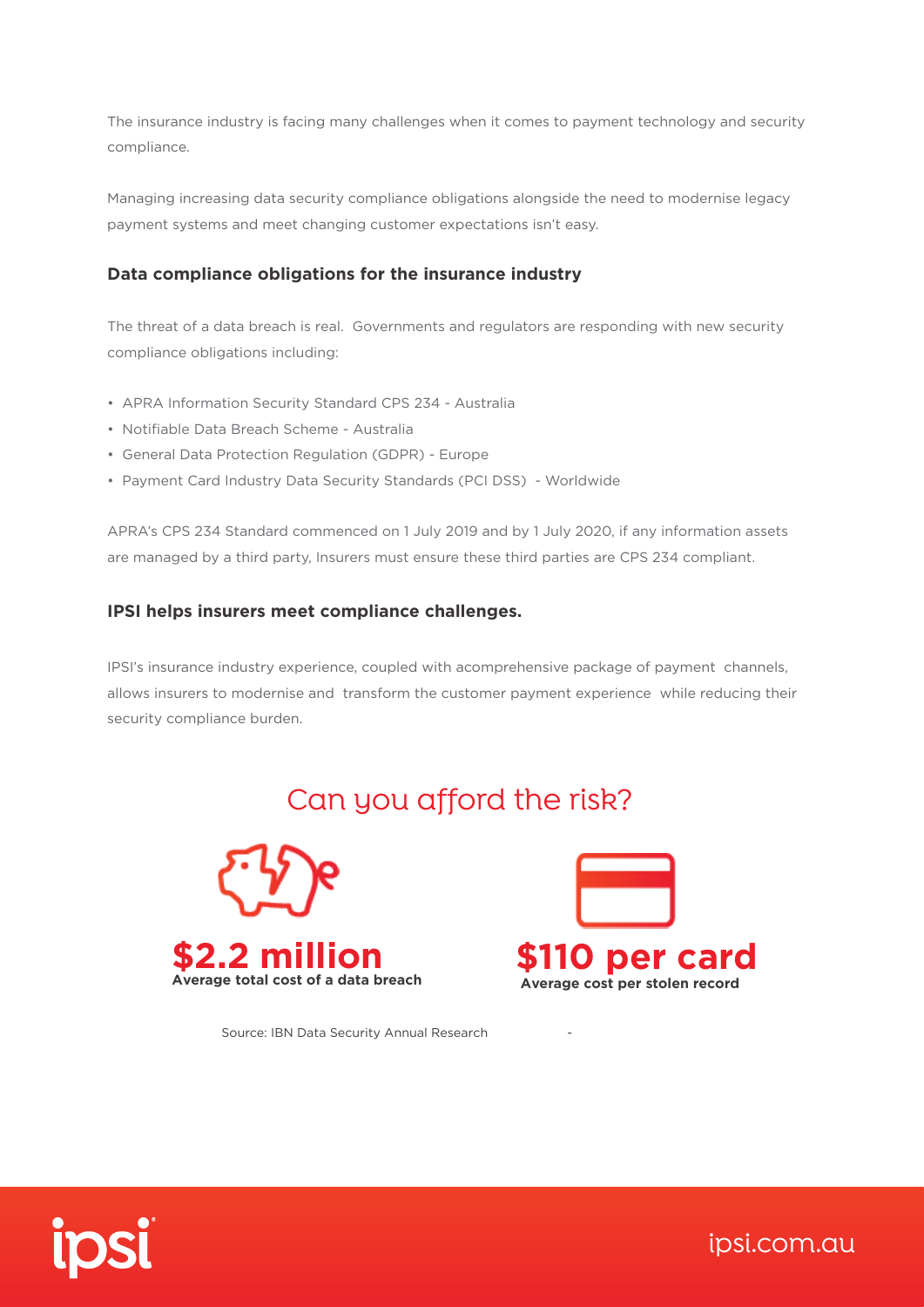"IPSI is uniquely positioned to help insurers meet their security and compliance oblligations. From contact centre solutions through to data discovery, tokenisation, payment gateways and cloud data storage, we can help insurers implement secure and flexible payment capability while aligning with APRA compliance"

#### **Michael Donoghue, CEO IPSI**

#### **Outsource your security compliance burden.**

IPSI's Level 1 PCI DSS compliant payment solutions remove the burden of achieving and maintaining PCI DSS and APRA security compliance.

#### **Improve the contact centre experience**

Remove your contact centre from your PCI DSS compliance scope while reducing call handling times and increasing payment success rates. IPSI's AgentSecure service also enables overseas or home based workers to process customer credit card details in a highly secure manner; agents no longer hear, see or process highly sensitive customer data, while still delivering exceptional customer service standards in conjunction with real-time payment processing.

#### **Streamline your payment processing**

Build a highly secure and flexible customer-centric payments capability which delivers all the strategic benefits associated with strategic bank independence.

#### **Greater flexibility and customisation options**

Complex banking integrations and legacy systems are no longer a barrier to building a highly secure and flexible customer-centric payments capability.

#### **Key Features**

**Compliance.** All solutions are Level 1 PCI DSS and APRA compliant, reducing the time, effort and costs associated with PCI DSS compliance, PII and privacy legislation compliance.

**Security.** All credit card and PII data is stored within Australia, ensuring protection from overseas governments and the issues associated with lax security legislation.

**Flexibility.** Our service flexibility and diverse range of highly customisable integration options minimise the typically re-engineering required to implement complex e-payment banking integrations.

**Integration.** Easy integration with existing front-end systems and legacy technology.

**Connectivity.** IPSI's multi-bank connectivity enables seamless switching of financial institutions and puts you back in control of your payments strategy. While also delivering all the benefits associated with strategic bank independence.

**Reporting.** Improve your payments visibility with detailed reporting and graphical functionality.

**Contact Centre.** Increase customer confidence and payment success rates while reducing security and compliance costs.

**Experience.** IPSI has managed some of Australia's largest payment security projects helping insurers meet their security and e-commerce objectives.

### ipsi.com.au